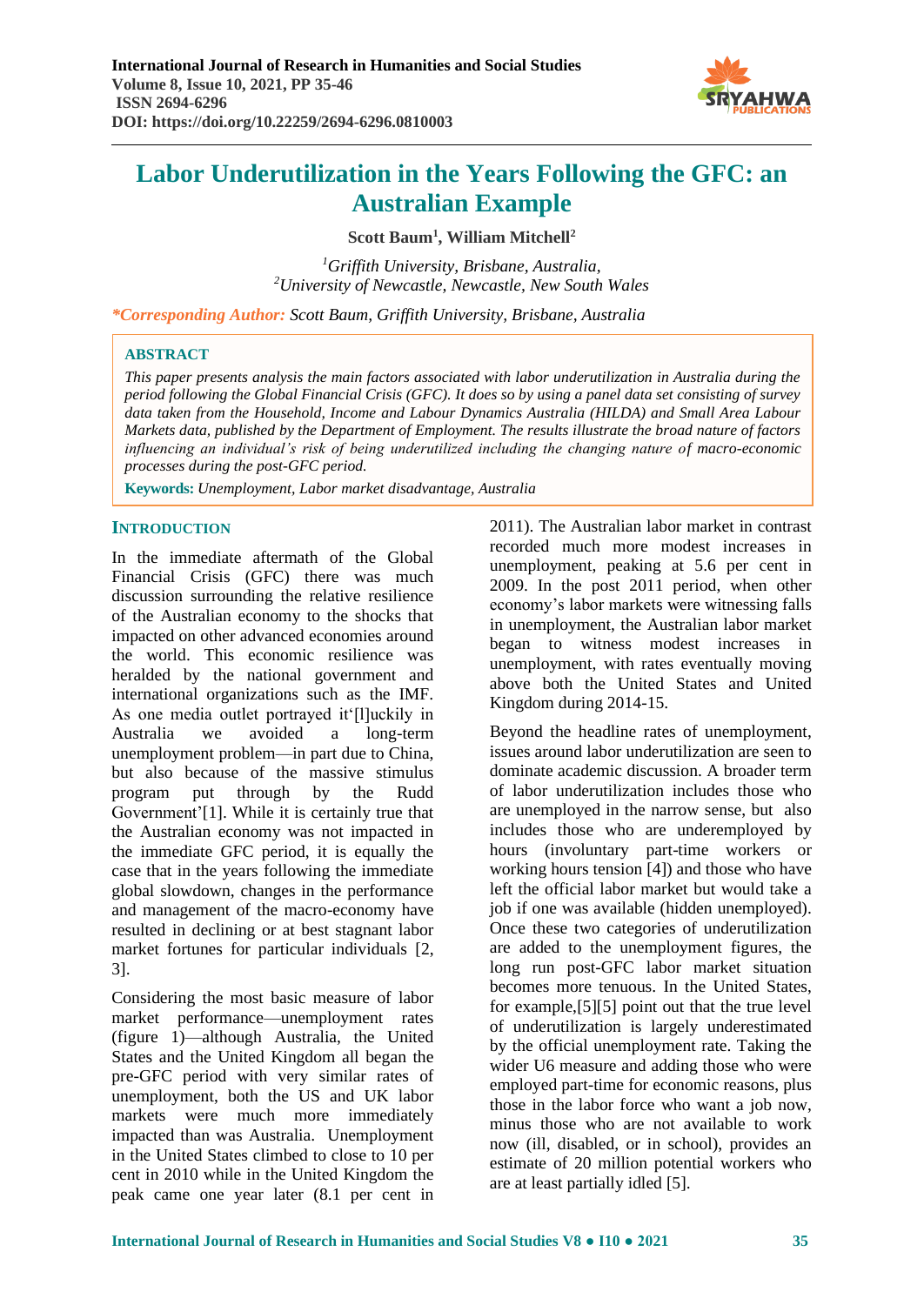

**Figure1.** *Unemployment rate, 2007 to 2017, Australia, United States of America and United Kingdom*

In the Australian context, the Australian Bureau of Statistics notes that while the unemployment rate has fallen over recent periods, the rate of under-employment by hours has shown an upward trend, sitting at around 8 per cent, since the onset of the GFC [6]. Moreover, as Borland [2] and others have rightly pointed out, once the rate of underemployment by hours and the rate of hidden unemployed are added to the unemployment rate the actual rate of underutilization is likely to be close to 20 per cent.

While figures such as these are important and illustrate the magnitude of the problem, an understanding of labor underutilization moves beyond a discussion of basic statistics. It necessarily involves a consideration of the broad societal impacts of labor wastage together with an unpacking of the patterns and drivers of underutilization.

The economic and social impacts of labor underutilization are closely aligned with the broader literature around the impacts of unemployment itself and concerns around links between joblessness and broader issues of social disadvantage, social exclusion and social problems. Using a disease analogy, Tcherneva [7] states 'Unemployment is chronic, volatile, and pernicious. It also inflicts unbearable costs on individuals, their families, communities, and the economy' (p. 9). Although only referring to unemployment Tcherneva's statement holds equally true to broader measures of underemployment.

The economic costs of labor underutilization are evident in the loss of productivity and output, both as a direct result of labor wastage,

but also via multiplier effects associated with reduced consumption, reduced human and physical capital stock as a result of atrophy of skills and the lower investment in physical capital stock [2, 8, 9]. The magnitude of such costs differ, but during the period of the GFC, it is estimated that the United States economy lost \$10 billion of output daily as a result of higher levels of unemployment [10], while for Australia Borland [2] suggests that

> if just one-half of the current unemployed in Australia shifted into jobs where they added the same amount to the gross domestic product (GDP) as the average productivity per worker in December 2014, it would add 3.1 per cent to our total GDP.

Increasing levels of labor underutilization also contribute to increases in the level of inequality and poverty at a societal level [9, 11-13] resulting in increased social exclusion which in turn is associated with increased societal tensions and social problems such as anti-social and criminal behavior [5].

Beyond the broader economy and society, are a raft of negative individual impacts. A number of researchers have pointed to the negative health impacts associated with poor labor market outcomes. Paul and Moser [14], using a meta-analysis of over 300 studies finds that being unemployed doubles the risk of clinical mental health problems. Similarly, in a German study Zuelke, Luck [15] identify that the loss of material and social resources (social interactions) as a result of being unemployed negatively impacts on the severity of depressive disorders.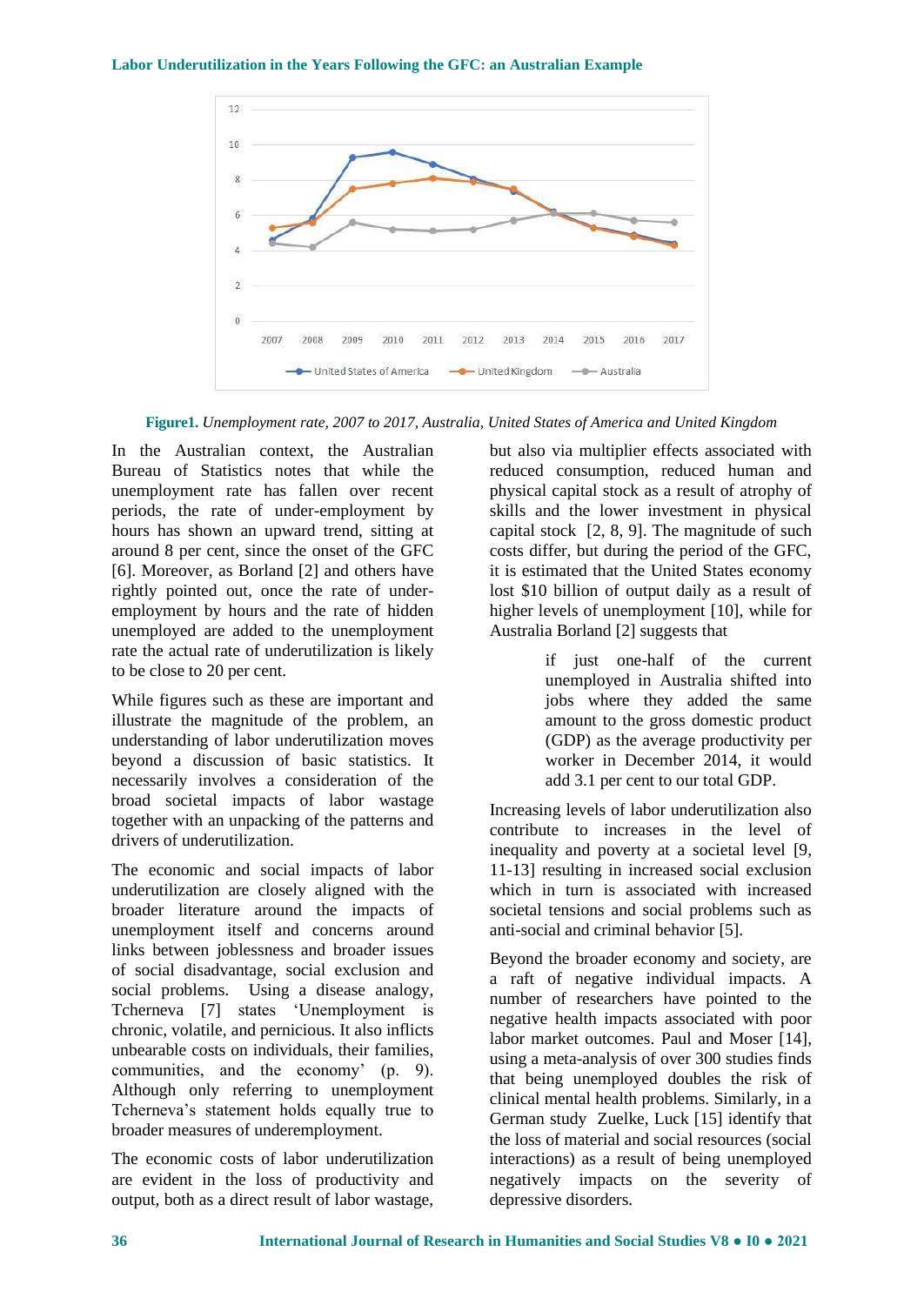An individual's social networks and social capital are also seen to suffer from periods of underutilization. Pohlan [16] using a linked German dataset discusses the association between the reduction in financial resources and the psychosocial malaise accompanying joblessness and the loss of social integration, and participation which leads to reduced social networks and social capital. This reduction in important social ties can impact on the ability of an unemployed individual to regain entry into paid employment, and in areas of concentrated unemployment can result in flow-on effects to other potential job seekers [17]. Related to this is the impact that underutilization can have on families and households. Gradín, Cantó [18] note that the exclusion of a household member from meaningful secure employment not only affects the individual but also the other members of the family. See also [9][19].

These long-run patterns and concerns around labor underutilization and labor wastage provide the context and stimulus for this paper. The main purpose of the paper is to investigate underutilization in the Australian labor market in the years following the global financial crisis and in particular consider the factors associated with underutilization including the characteristics of at-risk individuals and the characteristics of the local labor markets that individuals operate in. The paper does so by utilizing panel data regarding individual labor market outcomes covering the years 2008 to 2015 from the Household, Income and Labour Dynamics Australia (HILDA) survey and regional labor market statistics from the Australian Bureau of Statistics. This dataset allows the following research questions to be addressed:

- 1) What was the impact of supply side characteristics on the risk of an individual's labor being underutilized?
- 2) What was the impact of aggregate/ spatial demand side characteristics on the risk of an individual's labor being underutilized? and
- 3) What was the impact of macroeconomic forces in the post-GFC period on an individual's labor being underutilized?

## **The Context of Labor Underutilization**

Within this paper the context for understanding labor underutilization is set out recognising the significance of factors accounting for both labor supply and labor demand [20]. Conceptually, the approach is set within a broad holistic definition of 'employability' [21] which accounts for the full range of factors impacting on labor market outcomes and considers an individual's employability as dependent on the knowledge, skills and attitudes they possess, the way they use those assets and present them to employers and the context (e.g. personal circumstances and labor market environment) within which they seek work [22].

From within this framework, labor underutilization is seen as a function of the *characteristics of individuals* –skills and attributes such as basic education, transferable skills, demographic characteristics, health and well-being, job-seeking behaviour and employment history— *social and family context or background*—family employment history and social networks— and the characteristics of *external factors*-labor market strength and performance and the condition of the broader macro-economy [22]. The first two factors relate to individual and personal circumstances or 'employability components' [23] and are thought of as factors influencing labor supply. The final set of factors are considered mainly exogenous to the individual and embody an extensive variety of background factors representative of labor demand [21].

There is a significant body of evidence illustrating the importance of the first of these factors—individual characteristics— to understanding labor underutilization [3, 20, 24, 25]. The recent Australian study by Kler, Potia [3] used a narrow involuntarily part-time or 'working hours tension' measure of underutilization, and identified the significance of factors including age, gender, and language ability or ethnicity on the probability that individuals would be classified as working part-time involuntarily. In particular being male, younger and having immigrated to Australia all increased the likelihood of underutilization. The much earlier Australian work by Baum, Bill [20] found similar results with a more inclusive measure of underutilization. Measuring underutilization as those who were involuntarily working part-time, those who were unemployed and those classified as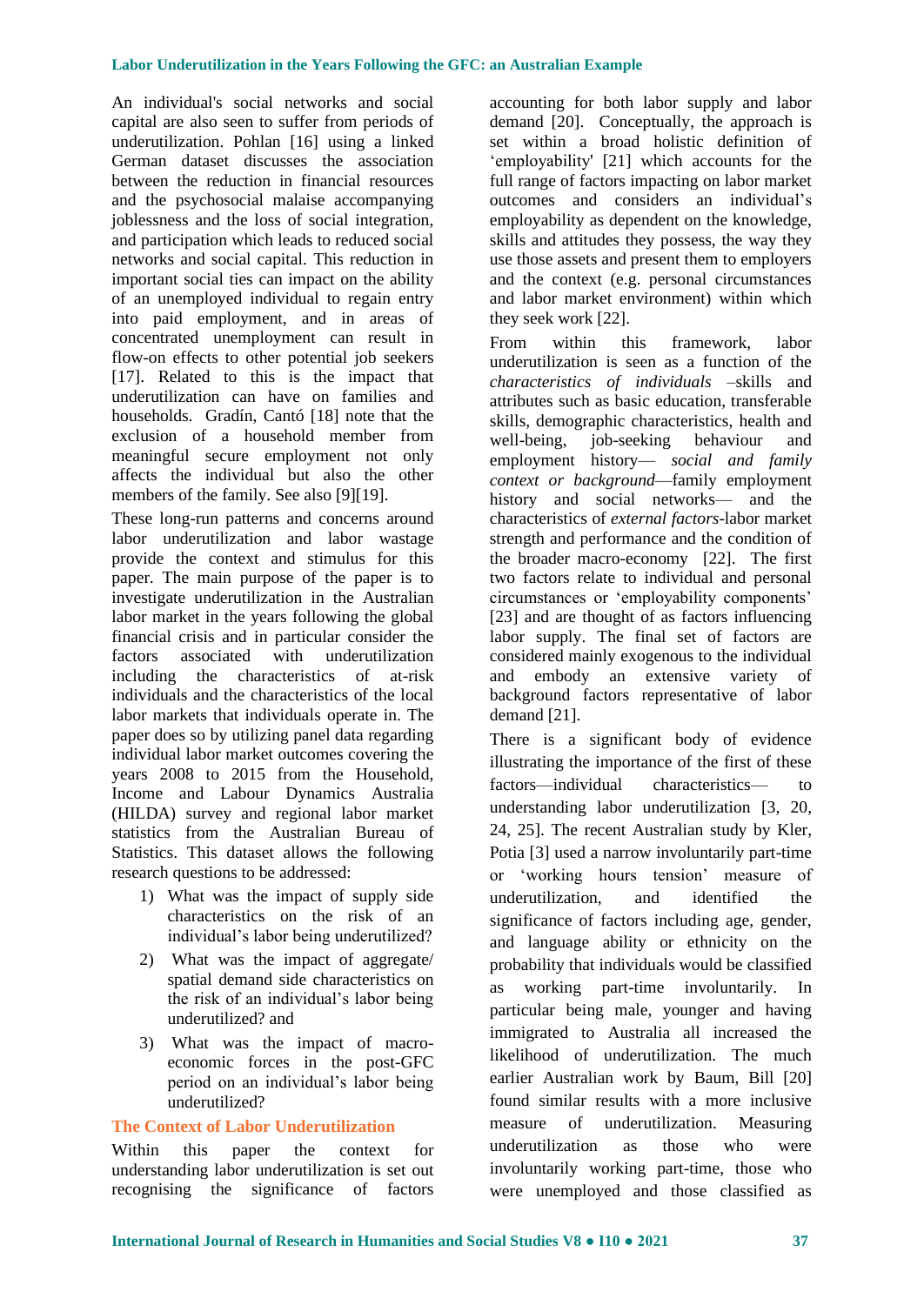hidden-unemployed, Baum, Bill [20] find that having a post-school qualification such as a university degree reduces the chances that an individual will be classified as underutilized, while having a disability, poor English skills or being female was associated with an increased risk of being underutilized. Outside of Australia, Doran and Fingleton [24] looking at European micro-level data and considering both labor supply and labor demand, report that being in a younger cohort, having higher education levels, and male all increased the probability of being employed rather than underutilized. In a study directly looking at the period of the GFC [25] find that for a Spanish sample, factors including the age of the respondent, not having a university degree and an individual's living arrangements (living with elderly parents) increases the risk of labor underutilization.

While not denying the significance of individual employability endowments in understanding labor underutilization, broader social and family contextual factors are also important. An individual's broader family and social circumstances can act to mediate individual outcomes and potential. Family or household composition may impact on choices and constraints faced in the labor market. Additionally, family background can impact on an individual's employment opportunities via intergenerational effects [26], but also through the impact of social networks and social capital of parents [27]. Morales [27] using a sample of Spanish families finds that parental unemployment has an impact on future labor market engagement of children, suggesting the presence of significant intergenerational processes in future employment outcomes. Similar findings are also reported [28] in a study of youth unemployment in European countries illustrating the presence of a generational legacy. In the early Australian work by [20] having parents outside of paid employment during childhood significantly increased the likelihood that an individual would be disadvantaged in the labor market. This effect was significant even after controlling for individual factors such as education level, age and gender and local labor market effects.

While intergenerational processes may be important drivers, wider social networks are also important in explaining labor market outcomes. Social networks (who you know) have been increasingly important in explaining the job search activities of individuals and hence increasingly important in explaining eventual employment prospects [29-33]. As an example of the links between social networks and employment outcomes, Sousounis and Lanot [30] find that the employment outcomes of individual respondents in a sample of the British Household Survey were significantly impacted by their level of social networks.

Apart from individual factors and social and family contexts, external factors representing labor demand and the macro-economic environment may also influence an individual's labor market outcomes [21]. In understanding labor underutilization, the spatial organization of metropolitan employment opportunities in terms of the number, quality and distribution of jobs is important. Though researchers including [34] question whether local labor demand can be thought of as a local or regional factor, others such as Sunley, Martin [35] point to the importance of its inclusion in an analysis of labor market outcomes at the individual level. Significantly 'there is no such thing as a national labor market, but rather a complex geographical mosaic of overlapping local and sub-national labor markets' [35] which will have differential effects on individuals' opportunity structures and hence on employment outcomes. The nature of segmented local labor market regions mean that demand is expected to be considerably different between geographically distinct labor market regions. Interacting with these spatially separated local labor markets is the influence of macro-economic elements such as the stability of the broader macro economy, the level of business confidence and the level of labor demand in the national economy [21]. Negative shocks to the macro-economy, such as that witnessed during and immediately after the Global financial Crisis will work in concert with other factors external to the individual to influence individual labor market outcomes.

Research accounting for the impact of these external factors on labor market outcomes provides support for the inclusion. Doran and Fingleton [24] find in their European study that the regional economy had a separate impact on individual's labor market outcomes,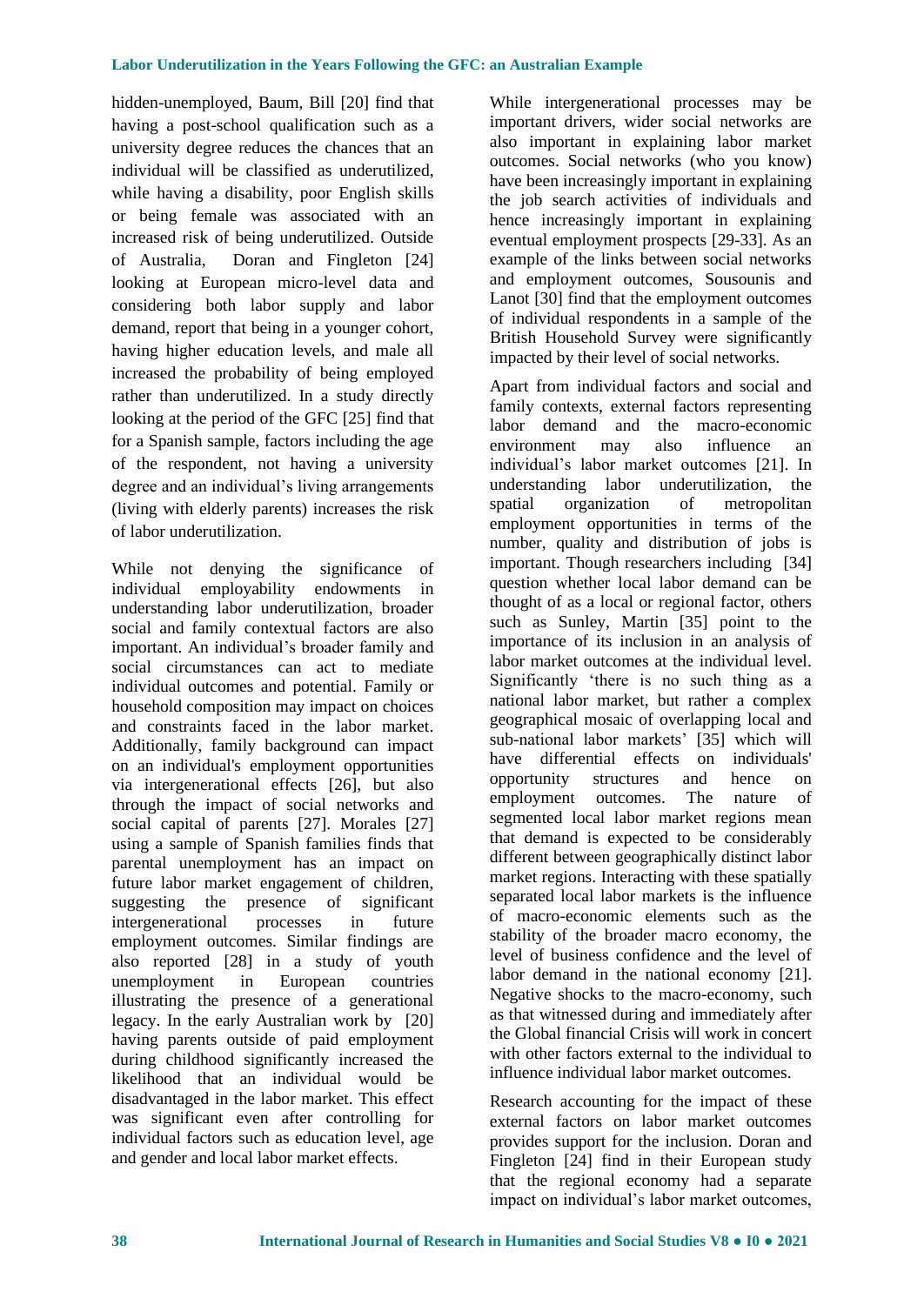net of other factors, while Rodríguez Hernández [25] identify similar patterns in their study of Spanish labor market outcomes. The early work by Baum, Bill [20] illustrated

# **MATERIALS AND METHODS**

The data is sourced from the Household, Income and Labour Dynamics in Australia (HILDA) Survey, managed by the Melbourne Institute of Applied Economic and Social Research; as well as the Small Area Labour Markets Australia, published by the Department of Employment.

The HILDA Survey follows a large cohort of Australians across consecutive years, gathering responses on a variety of economic, social and labor questions. The HILDA Survey began in 2000-01 (Wave 1) and has since produced 15 consecutive waves of output, with a high rate of participant retention. This paper uses data from Waves 8 to 15 (2008-2015). Among the variables accessed through the HILDA data are a person's labor force status, their age, gender, health status, language command, education level, family status, their parents' employment as well as their social capital. Importantly, the data is accessed from the unconfidentialised release, which allows an individual to be followed through the various waves, and also reveals a spatial identifier for each individual, which allows placement into an appropriate labor market.

While the retention rate of respondents throughout the life of the survey has been high, some have dropped out along the way, others have missed a year or more along the way, while some do not fully answer all questions in the survey each year. To address this loss of respondents, the Melbourne Institute included a top-up sample in 2012, which increased the number of respondents from then on. However, over the eight years from 2008 to 2015, just over 3,000 respondents answered all questions in every year. Further, this cohort was found to be a biased cohort, with a much higher proportion fully employed and higher education levels than across all respondents over the life of the survey. Hence, we feel there is value in using an unbalanced dataset, where respondents need only to have completed all questions for a single year to remain in the dataset. This does require two consecutive years engagement with the survey at any stage as the social capital variable is sourced from questions from the previous year (see Table 1).

the importance of including a measure of local labor market performance in the Australian context, an outcome reinforced by the later work of Haynes, Higginson [36].

The Small Area Labour Markets Australia publication produces unemployment and labor force estimates at a small area level, specifically Statistical Areas Level 2 (SA2s) (ABS, 2010). These estimates are based on ABS Labour Force Survey data, which are published at the SA4 level, and then apportioned to SA2s across each SA4 depending on the distribution of Newstart and Youth Allowance recipients in those smaller regions.

# **Labor Market Regions**

The modelling that follows is aimed at evaluating the impact of a person's individual characteristics as well as the characteristics of the labor market they are a part of. We define an individual's labor market as the functional region they live in as per the CofFEE Functional Economic Regions (CFERs) (Stimson *et al*., 2015). These regions, which cover the whole of Australia, are specifically designed as labor markets, informed by the commuting patterns of workers throughout the country. The regions are unencumbered by administrative or political requirements and have been shown to produce better measures of labor market statistics. This is important as we use the unemployment rate of the region an individual is a resident in as the measure of a region's influence on an individual's labor force status. The CFERs are comprised of SA2s, so a region's unemployment rate is determined by the unemployment and labor force numbers of its constituent SA2s, as provided in the Small Area Labor Markets publication.

# **Modelling**

The model is set up so as to determine the influence a range of explanatory variables have on the response variable, employment status. Employment status is measured across one of four categories:

- Fully employed (FE) employed fulltime, or employed part-time without wanting more work;
- Underemployed (UDE) employed part-time and wanting more work;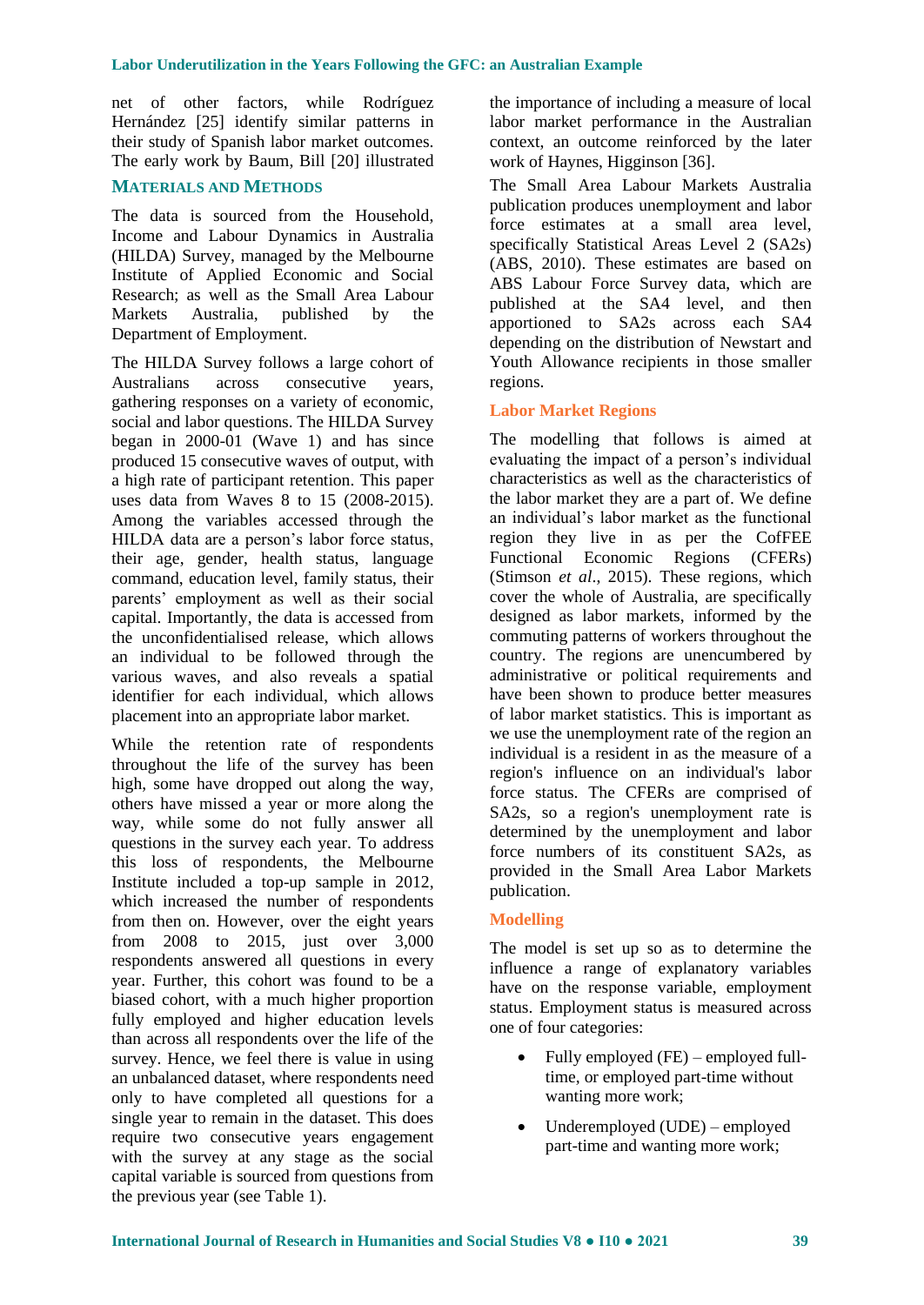- Unemployed (UNE) those who are not employed and actively looking for work; and
- Marginally attached to the labor force (MALF) – those who are not employed and not actively looking for work, but would work if a job became available.

With a categorical dependent variable, the appropriate model to use is a multinomial logit model. The explanatory variables are listed in table 1 below. Most of the explanatory variables are categorical variables where, like the response variable, a baseline reference category is chosen to which all the other categories are compared.

| Variable          | Description                                                  | Reference Variable                 |  |  |
|-------------------|--------------------------------------------------------------|------------------------------------|--|--|
| Age1524           | 1 if person $i$ is aged between 15-24 years at time $t$ ; 0  | Person aged between 25-54 years    |  |  |
|                   | otherwise                                                    | at time $t$                        |  |  |
| Age5564           | 1 if person $i$ is aged between 55-64 years at time $t$ ; 0  | Person aged between 25-54 years    |  |  |
|                   | otherwise                                                    | at time $t$                        |  |  |
| Age65             | 1 if person $i$ is aged 65 years or greater at time $t$ ; 0  | Person aged between 25-54 years    |  |  |
|                   | otherwise                                                    | at time $t$                        |  |  |
| Sex               | 1 if person $i$ is female at time $t$ ; 0 otherwise          | Person is male at time $t$         |  |  |
| Health            | 1 if person $i$ reports a long-term health condition at time | No long-term health condition      |  |  |
|                   | $t$ ; 0 otherwise                                            | reported at time t                 |  |  |
| Eng               | 1 if person $i$ was born in a non-English speaking           | Person born in English speaking    |  |  |
|                   | country; 0 otherwise                                         | country                            |  |  |
| <b>EducPS</b>     | 1 if person $i$ 's highest level of education at time $t$ is | Person has no post-school          |  |  |
|                   | post-secondary (inc certificate and diploma); 0              | qualification at time t            |  |  |
|                   | otherwise                                                    |                                    |  |  |
| EducTer           | 1 if person $i$ has completed tertiary level education at    | Person has no post-school          |  |  |
|                   | time $t$ (bachelor degree and above); 0 otherwise            | qualification at time t            |  |  |
| FamCK             | 1 if person $i$ is part of a couple relationship with        | Person is single at time $t$       |  |  |
|                   | dependent children at time $t$ ; 0 otherwise                 |                                    |  |  |
| FamSP             | 1 if person $i$ is a single parent at time $t$ ; 0 otherwise | Person is single at time $t$       |  |  |
| FamCO             | 1 if person $i$ is part of a couple with no dependent        | Person is single at time $t$       |  |  |
|                   | children at time $t$ ; 0 otherwise                           |                                    |  |  |
| ParEmp            | 1 if both parents of person $i$ were not in paid             | At least one of person's parents   |  |  |
|                   | employment when person $i$ was 14; 0 otherwise               | were in paid employment when 14    |  |  |
| PrevEmp           | 1 if person $i$ did not have a job anytime in the previous   | Person had a job some time in last |  |  |
|                   | 12 months at time $t$ ; 0 otherwise                          | 12 months                          |  |  |
| SocCap            | Social capital/networks value for person $i$ at time $t-1$ . | N/A                                |  |  |
|                   | This was calculated through a Principal Components           |                                    |  |  |
|                   | Analysis of responses to 9 questions from HILDA              |                                    |  |  |
|                   | survey                                                       |                                    |  |  |
| RegUR             | Log of the unemployment rate of the region (CFER)            | N/A                                |  |  |
|                   | person $i$ is resident in at time $t$                        |                                    |  |  |
| Year <sub>2</sub> | 1 if period is time $2(2009)$ , 0 otherwise                  | Year 1 (2008)                      |  |  |
| Year <sub>3</sub> | $\overline{1}$ if period is time 3 (2010), 0 otherwise       | Year 1 (2008)                      |  |  |
| Year <sub>4</sub> | 1 if period is time 4 (2011), 0 otherwise                    | Year 1 (2008)                      |  |  |
| Year <sub>5</sub> | 1 if period is time $5(2012)$ , 0 otherwise                  | Year 1 (2008)                      |  |  |
| Year <sub>6</sub> | 1 if period is time $6(2013)$ , 0 otherwise                  | Year 1 (2008)                      |  |  |
| Year7             | 1 if period is time $7(2014)$ , 0 otherwise                  | Year $1(2008)$                     |  |  |
| Year <sub>8</sub> | 1 if period is time $8(2015)$ , 0 otherwise                  | Year 1 (2008)                      |  |  |

# **Table1.** *Explanatory variables used in analysis*

**Source:** *Authors' own data code book*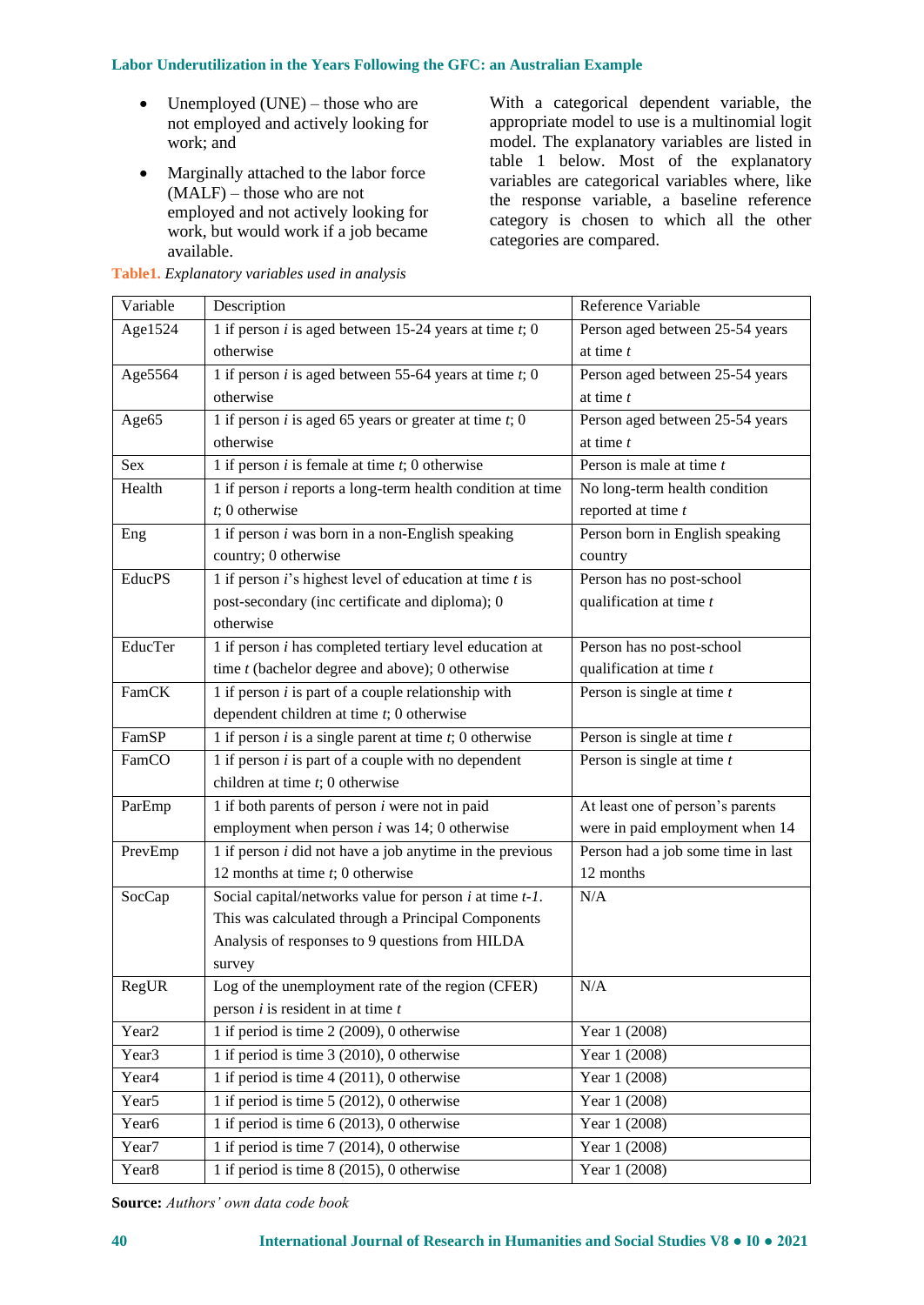## **RESULTS**

This section presents the findings from the analysis of labor force status of individuals across Australia. Table 2 presents the number and proportion of respondents that remain in the dataset for each wave across the 8 years. The increase in 2012 is due to the top-up sample implemented in Wave 12.

| Year  |            | Fully    | Under-   | Unemployed | Marginally | Total  |
|-------|------------|----------|----------|------------|------------|--------|
|       |            | employed | employed |            | Attached   |        |
|       |            |          |          |            | LF         |        |
| 2008  | Number     | 6,050    | 569      | 253        | 439        | 7,311  |
|       | Proportion | 82.8%    | 7.8%     | 3.5%       | 6.0%       | 100%   |
| 2009  | Number     | 5,894    | 635      | 277        | 496        | 7,302  |
|       | Proportion | 80.7%    | 8.7%     | 3.8%       | 6.9%       | 100%   |
| 2010  | Number     | 6,113    | 635      | 321        | 550        | 7,619  |
|       | Proportion | 80.2%    | 8.3%     | 4.2%       | 7.2%       | 100%   |
| 2011  | Number     | 6,305    | 750      | 306        | 555        | 7,916  |
|       | Proportion | 79.6%    | 9.5%     | 3.9%       | 7.0%       | 100%   |
| 2012  | Number     | 7,978    | 849      | 443        | 798        | 10,068 |
|       | Proportion | 79.2%    | 8.4%     | 4.4%       | 7.9%       | 100%   |
| 2013  | Number     | 7,909    | 929      | 462        | 838        | 10,138 |
|       | Proportion | 78.0%    | 9.2%     | 4.6%       | 8.3%       | 100%   |
| 2014  | Number     | 7,773    | 1,031    | 482        | 849        | 10,135 |
|       | Proportion | 76.7%    | 10.2%    | 4.8%       | 8.4%       | 100%   |
| 2015  | Number     | 7,952    | 991      | 534        | 788        | 10,265 |
|       | Proportion | 77.5%    | 9.7%     | 5.2%       | 7.7%       | 100%   |
| All   | Number     | 55,974   | 6,389    | 3,078      | 5,313      | 70,754 |
| years | Proportion | 79.1%    | 9.0%     | 4.4%       | 7.5%       | 100%   |

**Table2.** *Dataset labor force status statistics*

**Source:** *HILDA Survey, authors' calculations*

Table 3 shows the unemployment and underemployment rates of the dataset respondents and compares them to the rates across Australia at the time<sup>1</sup>. In the HILDA dataset, unemployed persons are under-represented compared to the whole of Australia, while underemployed persons are overrepresented. However, the movements in the rates between the two cohorts generally align.

**Table3.** *Underutilization rates Dataset and Australia*

| Year | Unemployment Rate |           | Underemployment Rate |           |  |
|------|-------------------|-----------|----------------------|-----------|--|
|      | Dataset           | Australia | Dataset              | Australia |  |
| 2008 | 3.7%              | 4.5%      | 9.4%                 | 6.8%      |  |
| 2009 | 4.1%              | 5.6%      | 10.8%                | 8.3%      |  |
| 2010 | 4.5%              | 5.1%      | 10.4%                | 7.5%      |  |
| 2011 | 4.2%              | 5.3%      | 11.9%                | 7.7%      |  |
| 2012 | 4.8%              | 5.3%      | 10.6%                | 7.7%      |  |
| 2013 | 5.0%              | 5.8%      | 11.7%                | 8.1%      |  |
| 2014 | 5.2%              | 6.3%      | 13.3%                | 9.1%      |  |
| 2015 | 5.6%              | 5.9%      | 12.5%                | 9.0%      |  |

**Source:** *HILDA Survey, authors' calculations, ABS Labour Force Survey*

**Note:** *Underemployment rate is underemployed persons as a proportion of all employed persons*

Table 4 presents the results of the maximum simulation likelihood of the mixed logit models. The models were run using the gmnl package in R. Given the large dataset and the complexity of the simulation, the computation was quite intensive and each took many days to complete. Prior to running the mixed logit models, the dataset was pooled and a multinomial logit model was run, with the results (not reproduced here) being largely similar to the mixed logit results below.

**International Journal of Research in Humanities and Social Studies V8 ● I10 ● 2021 41**

<sup>&</sup>lt;sup>1</sup>Labour Force Survey data taken from November of the corresponding years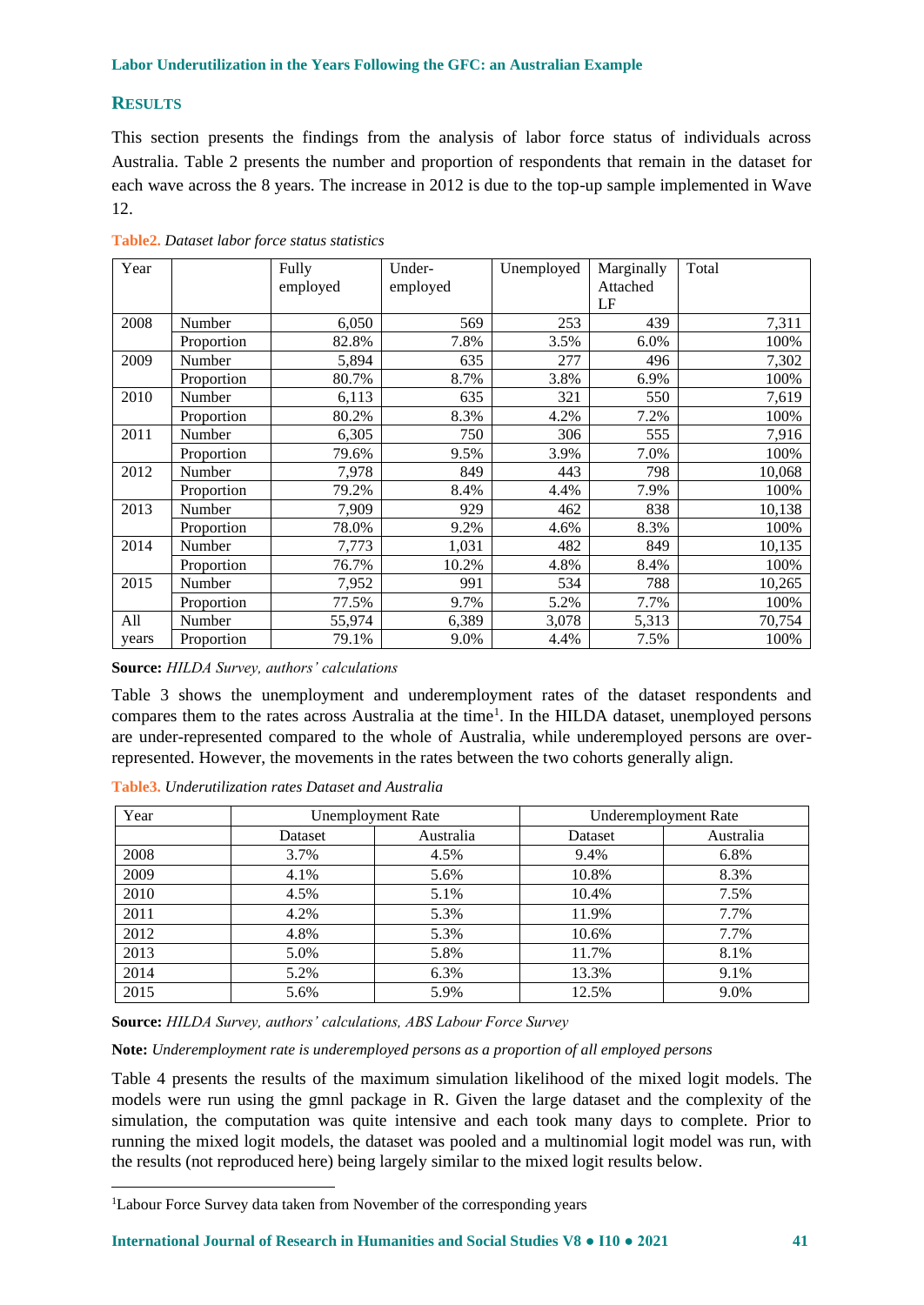The model is run so that in turn each of the response variable states is set as the baseline reference state and are compared to each of the other states. Given our four response variable alternatives, six permutations are required so that each state is compared to every other state. Column 1 in table 4 therefore presents the parameter estimates for the outcome of fully employed relative to underemployed.

Unsurprisingly, age has quite a significant impact on a person's labor force status. Young persons aged 15 to 24 are more likely to not be fully employed than any other state compared to persons aged 25 to 54 (the reference age group). The chance of young people being underemployed rather than unemployed or marginally attached is not significant. However, young people are more likely to be unemployed rather than marginally attached to the labor force than people in the reference age group. The difference between being fully employed and underemployed is not significant for people aged 55 to 64 or those over 65 compared to those in the reference age group, however, there is a significant influence for all other response variable state pairs. These older people are more likely to be fully employed than unemployed, but more likely to be marginally attached to the labor force than fully employed compared to the reference cohort. This latter result reflects the possible situations for people at this stage of life. Once they drop out of employment, they are not likely to look for work, either because they are comfortable to enter retirement or feel their prospects for getting further work are small, given their age, skill level and/or the changing nature of workplaces. Yet, they would generally take a job if one were available.

Gender has a significant effect on labor force status for most pair of response states. Interestingly, females are more likely than men to be underemployed than every other labor force state. Further, women are more likely to be marginally attached to the labor force than either fully employed or unemployed. As with older people, this would reflect either their position in life, where either they are comfortable enough not working, or view their prospects of getting work as poor, but would take a job if it were available.

Persons with a long-term health condition are more likely to be in a more precarious labor force state than those without a condition. The only exception to this being no significant difference between being underemployed or unemployed. Being born in a country where English is not the official language has a significant impact on a person struggling to be fully employed. Such a person is more likely to be underemployed, unemployed or marginally attached to the labor force than fully employed compared to persons born in English speaking countries, but does not have an impact on outcomes between these three labor force states.

Any form of post-school qualification has a positive significant impact on a person's labor force state. Such a person is more likely to be fully employed than each other state and less likely to be marginally attached to the labor force than underemployed or unemployed.

A person's family situation is somewhat influential to a person's labor force status. A single parent is more likely to be in a more precarious labor force state than a single person, with the exception that they are more likely to be underemployed than unemployed and with no significant difference between being underemployed and marginally attached to the labor force. A person having a partner and children has a positive impact on them being in employment. While they are more likely to be underemployed than fully employed compared to a single person, they are more likely to be fully employed or underemployed than unemployed. They are also more likely to be searching for work if out of a job than be marginally attached to the labor force. Persons in couple relationships without children are more likely to be fully employed than each other labor force state compared to a single person, with the other pairs of relationships being insignificant.

The employment history of a person's parents has a significant negative impact on their ability to be being fully employed. If both parents of a person were out of work when they were a teenager, they themselves are more likely to be underemployed, unemployed or marginally attached to the labor force, compared to a person who had at least one parent in employment at the same time of life. This has no impact, though, on which of the labor underutilization states (underemployed, unemployed or marginally attached) they are in.

The strength of a person's social capital and networks generally have a positive impact on their labor force status. A person with stronger social capital is more likely to be fully employed than each other labor force state and more likely to be underemployed than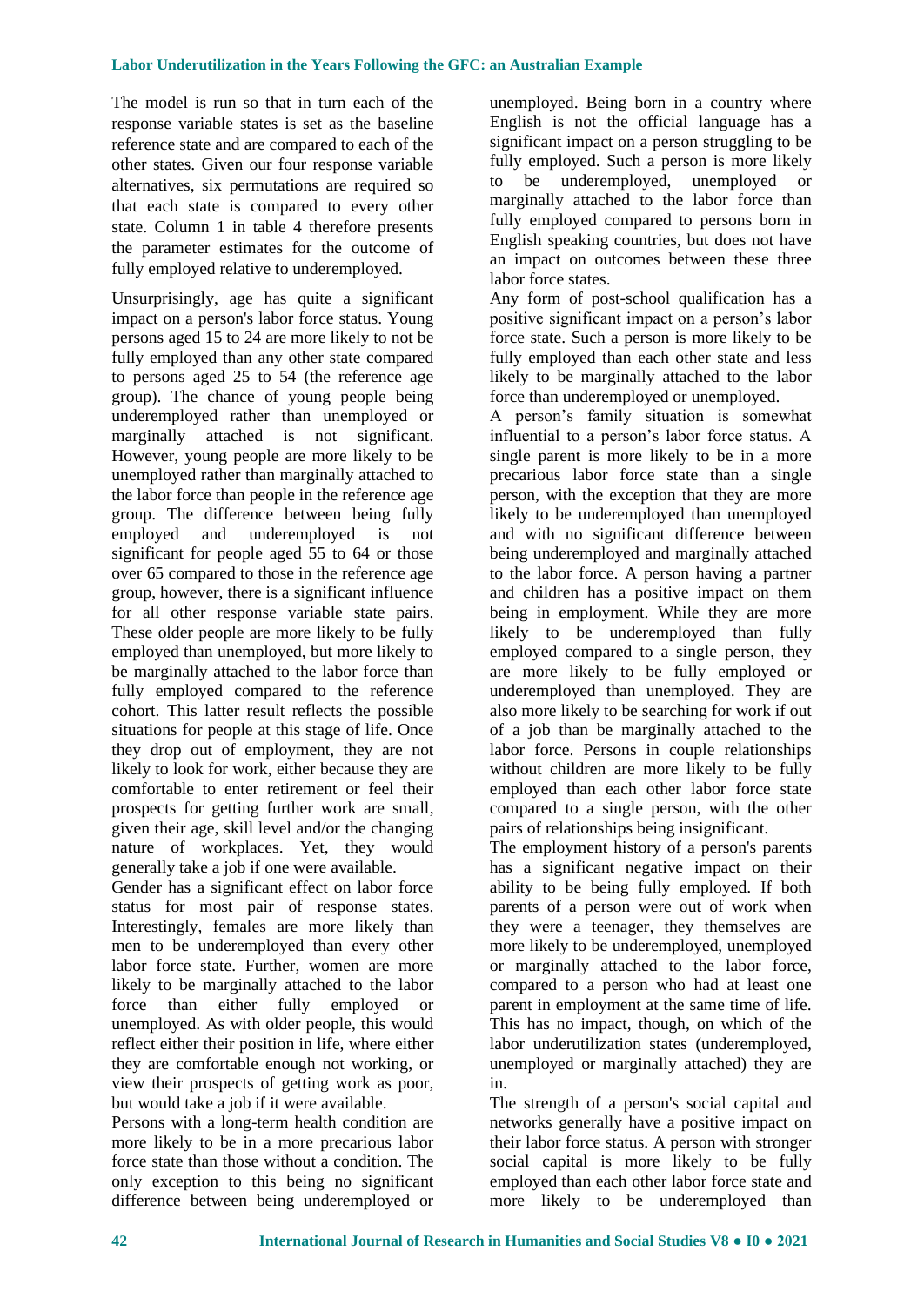unemployed. However, such a person is more likely to not actively search for work if they are out of a job, but be willing to take one should one be available. This latter result may be a consequence of a person with strong social capital being financially and emotionally supported if they are not in employment and/or having other interests they can pursue given the time away from work.

The unemployment rate of a person's local labor market has, in general, an impact on an individual's labor force status. A higher unemployment rate in a person's labor market means they are more likely to be underemployed or unemployed than fully employed. Further, the requirement of people not in work to be actively looking for work to be included in official unemployment statistics means that a higher regional unemployment rate actually means a person is more likely to be underemployed or unemployed than in this cohort.

The impact of the macroeconomic situation on individuals' ability to secure enough employment for themselves is strong, but weak when comparing the different states of labor underutilization to each other. The global situation began deteriorating in late 2007 but did not reach Australia until late 2008. Continuing on the growth period of the early part of the millennium, official national **Table4.** *Regression analysis results*

unemployment kept falling until August 2008 when it reached its nadir at 4.0 per cent. It was about this time the eighth wave of HILDA surveys were being conducted, our reference year (Year 1) in the regression analysis. After rising to almost 6 per cent in 2009, the national unemployment rate reduced again before rising in 2011 where it stayed above 6 per cent for most of 2014 and 2015.

These movements in the national unemployment rate are reflected through the course of the survey on the impact the ensuing years had on the people's labor force statuses. While there was no significant impact between the different types of labor underutilization, there was a significant impact on people's ability to be fully employed as the effects of the GFC became entrenched. No significant effect was measured in 2009 (Year2), while in 2010 people were more likely to be unemployed and marginally attached than fully employed compared to 2008. In 2011 people were more likely to be underemployed and marginally attached to the labor force than fully employed, compared to 2008, and these patterns continued and intensified from 2011 on, with only unemployment in 2011 and underemployment in 2012 relative to full employment not being significantly more likely for persons compared to the reference year.

|                   | <b>FE:UDE</b> | <b>FE:UNE</b> | <b>FE:MALF</b> | UDE:UNE      | <b>UDE:MALF</b> | <b>UNE:MALF</b> |
|-------------------|---------------|---------------|----------------|--------------|-----------------|-----------------|
|                   | (1)           | (2)           | (3)            | (4)          | (5)             | (6)             |
| Intercept         | $-4.442$ ***  | $-4.764$ ***  | $-4.789$ ***   | $-1.123$ *** | $-1.108$ ***    | $-0.492**$      |
| Age1524           | $1.480$ ***   | $1.416***$    | $1.158$ ***    | 0.133        | $-0.103$        | $-0.240$ ***    |
| Age5564           | $-0.030$      | $-0.336$ ***  | $0.575$ ***    | $-0.297**$   | $0.563$ ***     | $0.822$ ***     |
| $Age65+$          | $-0.232$      | $-1.575$ ***  | $1.498$ ***    | $-1.436$ *** | $1.547$ ***     | $2.866$ ***     |
| <b>Sex</b>        | $0.999$ ***   | $-0.052$      | $0.462**$      | $-0.815$ *** | $-0.306$ ***    | $0.457$ ***     |
| Health            | $0.451$ ***   | $0.454$ ***   | $0.839$ ***    | $-0.067$     | $0.326$ ***     | $0.404$ ***     |
| Eng               | $0.517$ ***   | $0.257**$     | $0.239**$      | $-0.117$     | $-0.145$        | $-0.002$        |
| EducPS            | $-0.288$ ***  | $-0.214$ **   | $-0.478$ ***   | 0.037        | $-0.267$ ***    | $-0.330$ ***    |
| EducTer           | $-0.648$ ***  | $-0.532$ ***  | $-0.684$ ***   | $-0.028$     | $-0.196*$       | $-0.223$ **     |
| FamCK             | $0.158**$     | $-0.449$ ***  | 0.119          | $-0.512$ *** | 0.021           | $0.538$ ***     |
| FamSP             | $0.655***$    | $0.550***$    | $0.549$ ***    | $-0.370$ *** | $-0.019$        | $0.377$ ***     |
| FamCO             | $-0.314$ ***  | $-0.374$ ***  | $-0.345$ ***   | $-0.103$     | $-0.105$        | 0.003           |
| ParEmp            | $0.498$ ***   | $0.765***$    | $0.521$ ***    | 0.268        | 0.072           | $-0.187$        |
| PrevEmp           | 1.865         | 20.168        | 21.286         | 18.398       | 19.327          | $1.185$ ***     |
| SocCap            | $-0.062$ ***  | $-0.086$ ***  | $-0.068$ ***   | $-0.024$ **  | $-0.009$        | $0.017 *$       |
| RegUR             | $6.614***$    | 7.384 ***     | $-0.070$       | 0.649        | $-6.506**$      | $-5.870**$      |
| Year2             | 0.141         | 0.097         | 0.143          | $-0.001$     | 0.045           | 0.025           |
| Year3             | 0.086         | $0.235*$      | $0.261 *$      | 0.157        | 0.191           | 0.006           |
| Year4             | $0.264$ ***   | 0.170         | $0.303**$      | $-0.058$     | 0.060           | 0.082           |
| Year5             | 0.126         | $0.303**$     | $0.345$ ***    | 0.163        | 0.206           | 0.027           |
| Year <sub>6</sub> | $0.215**$     | $0.286**$     | $0.420$ ***    | 0.076        | 0.200           | 0.086           |
| Year7             | $0.378$ ***   | $0.214*$      | $0.246*$       | $-0.122$     | $-0.072$        | 0.003           |
| Year8             | $0.255$ ***   | $0.297**$     | 0.077          | 0.040        | $-0.150$        | $-0.217$        |

**Source:** *HILDA Survey, DoE Small Area Labour Markets, authors' calculations*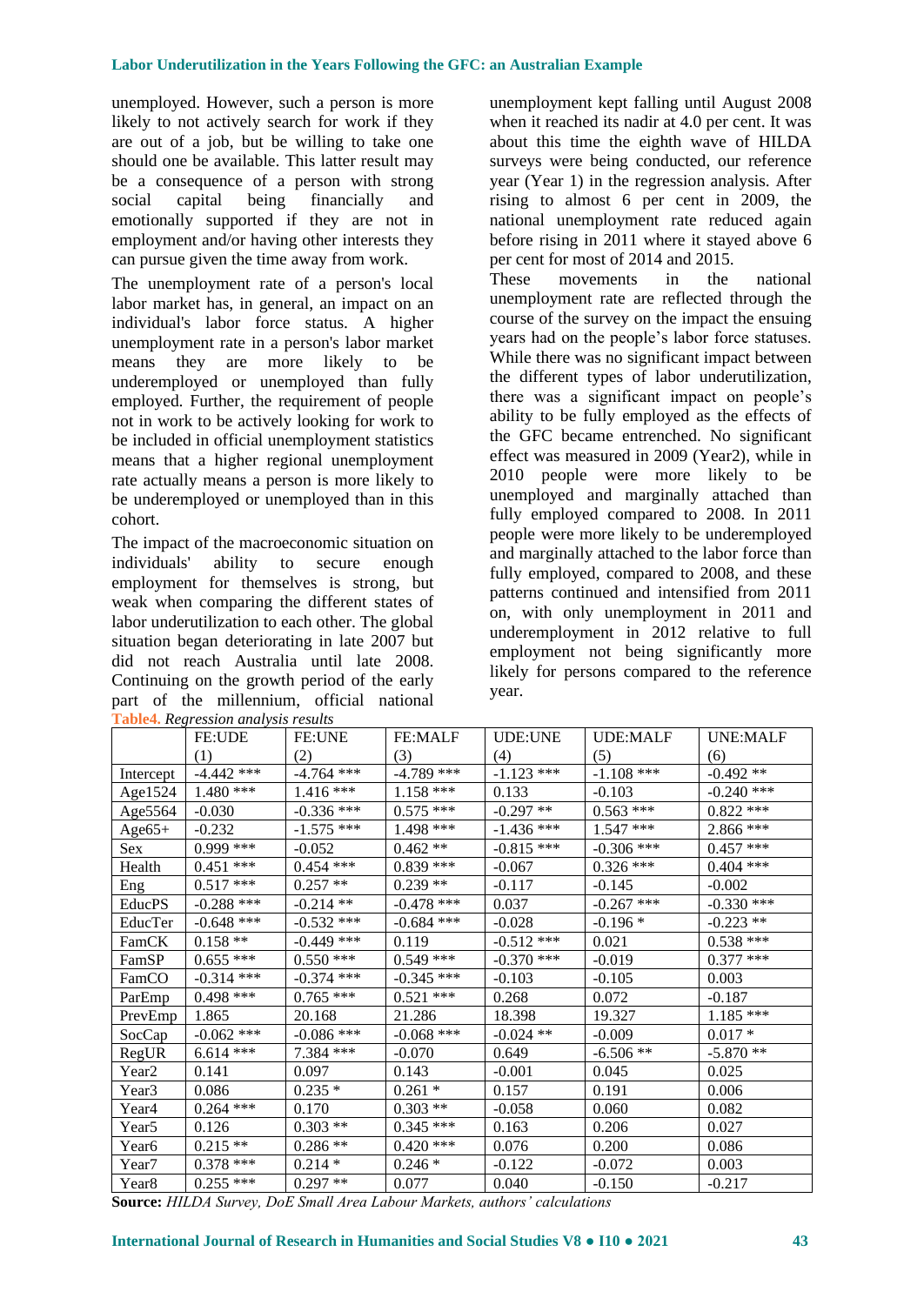# **CONCLUSION**

This paper sets out an analysis of labor underutilization in Australia in the years following the beginning of the Global financial Crisis. The context for the paper lies in the realization that while the Australian economy was resilient in the early phases of the GFC, deterioration in the macro-economy in later years has resulted in declining labor market performance, even as other economies were showing improvement. Considering labor underutilization as a function of individual employability characteristics, including social and family contexts, the strength of the local labor market region and the performance of the macro-economy the analysis presented here considers three separate questions:

- 1) What was the impact of supply side characteristics on the risk of an individual's labor being underutilized?
- 2) What was the impact of aggregate/ spatial demand side characteristics on the risk of an individual's labor being underutilized? and
- 3) What was the impact of macroeconomic forces in the post-GFC period on an individual's labor being underutilized?

It is not surprising, given the established literature dealing with labor underutilization, to find that individual characteristics such as formal education, gender, age, language proficiency and health status are implicated in the likelihood of labor underutilization. Capabilities, measured by formal education, physical capacity and language capacity, all impact on the likelihood of an individual being underutilized with hypothesized low capabilities being associated with increased disadvantage. Over and above the impacts of individual capabilities, there is a clear employment life-cycle effect [37] with younger individuals being more likely to be caught in all forms of underemployment and older individuals being more likely to be among the marginally attached. For the younger individuals, labor market inexperience and choices around work and education are important, while for older individuals choices around exiting the formal labor force may come to the fore [38]. Lastly, there is a significant gendered difference in the likelihood of underutilization, with females

more lily to be underemployed by hours or marginally attached, a finding that reflects both choices around workforce participation and family and also about gendered constraints in labor markets ([39, 40].

Over and above these individual employability characteristics, social and family context variables were also important. Reflecting the impacts of life cycle choices and constraints [41, 42] individuals who were members of a couple only households were less likely to be underutilized across all outcomes, while those in couple households with children present had a higher likelihood of being underemployed. Family relationships with work are also important. Individuals who grew up in jobpoor families were more likely to be underutilized across all measures reflecting the potential impacts of intergenerational transfers of disadvantage. Beyond the family, broader social networks are also associated with labor underutilization with those with low measures of social capital being more likely to be in one of the underutilization categories.

The second question addressed in this paper related to the role that spatial demand-side characteristics have on the likelihood that an individual would be classified as being underutilized. There is clear evidence presented here that regardless of other factors, individual's labor market outcomes are influenced by the level of local labor demand. In areas with job deficiencies the risk of being underemployed or unemployed was significantly higher.

The final question addressed in this paper related to the impact of the macro-economy on labor underutilization outcomes, and in particular the impact of the deteriorating post-GFC economy. If we take 2010 as the beginning of the broader international recovery it is clear that macro-economic deterioration continued in the Australian economy resulting in worsening labor market outcomes. Interestingly, this deterioration in the Australian macro-economy coincided with the end of the Federal Government's fiscal assistance programs and the beginning of austerity politics.

It is this final issue that is of most interest in this paper. If one of the reasons for analyzing the drivers of individual labor underutilization is to contribute to policy debates, the findings of this paper provide a useful addition to the labor market evidence base. The impact of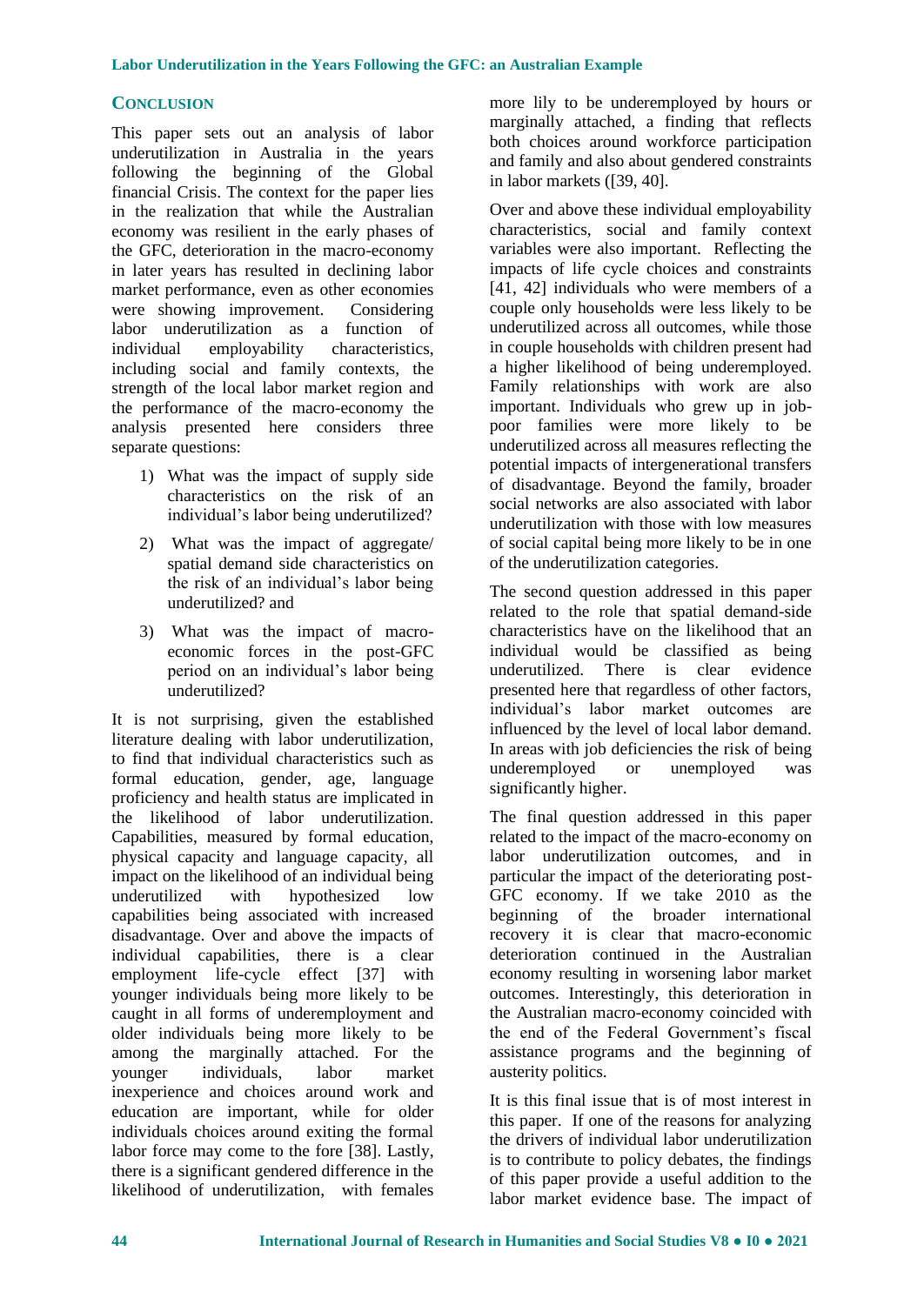individual level characteristics on labor underutilization may be seen as evidence of the need to improve an individual's employment capacity through place neutral policies such as skills training schemes. This has certainly been a focus of a significant amount of Australia labor market policy in the past. However, as has been pointed out elsewhere [20] a focus on these people based or place neutral polices can only be seen as a necessary but not sufficient condition towards improving labor market outcomes. A focus on the strength and performance of local labor markets through place-based policies will provide demand side approaches that complement polices targeting things like skills improvement. The final take-home message from this paper relates to the Government's responsibility to act as an enabler for inclusion of individuals into all aspects of society including the paid labor market. The findings here suggested that the Federal Government's fiscal intervention during the early stages of the Global Financial Crisis helped to create the macro-economic conditions favorable to a resilient labor market. The subsequent retreat from these policies in part resulted in a deterioration of the macro-economy and a negative impact on individual's labor market outcomes, net of other factors. While there is significant discussion in policy circles about individuals taking more responsibility for their own outcomes, as has been shown here and elsewhere [20] the government must actively pursue polices to ensure that broad macroeconomic contexts are favorable towards positive labor market outcomes for all.

#### **REFERENCES**

- [1] Pickering C. Lessons for Australia from the GFC. The Australian. 2014 11 June.
- [2] Borland J. The Australian Labour Market: The More Things Change…. Australian Economic Review. 2015;48(3):225-42.
- [3] Kler P, Potia AH, Shankar S. Underemployment in Australia: a panel investigation. Applied Economics Letters. 2018;25(1):24-8
- [4] Merz J, Lang R. Preferred vs. Actual Working Hours-A Ten Years Paneleconometric Analysis for Professions, Entrepreneurs and Employees in Germany. 1997.
- [5] Dantas F, Wray LR. Full employment: are we there yet? : Public Policy Brief; 2017. Report No.: 1936192543.
- [6] ABS. Underemployment in Australia. In: ABS, editor. Canberra: Australian Bureau of Statistics; 2018.
- [7] Tcherneva PR. Unemployment: The silent epidemic. 2017.
- [8] Watts MJ, Mitchell WF. The Costs of Unemployment in Australia. The Economic and Labour Relations Review. 2000;11(2):180-97.
- [9] Sinfield A. Unemployment and Its Wider Impact. The Oxford Handbook of Job Loss and Job Search. 2018:99.
- [10] Mitchell W. Billy Blog [Internet]2012. Available from: [http://bilbo.economicoutlook.net/](http://bilbo.economicoutlook.net/%20blog/?p=17740)  [blog/?p=17740.](http://bilbo.economicoutlook.net/%20blog/?p=17740)
- [11] Sen A. Inequality, unemployment and contemporary Europe. Int'l Lab Rev. 1997;136:155.
- [12] Tcherneva PR. Reorienting fiscal policy: A bottom-up approach. Journal of Post Keynesian Economics. 2014;37(1):43-66.
- [13] Saunders P. The direct and indirect effects of unemployment on poverty and inequality. Australian Journal of Labour Economics. 2002;5(4):507.
- [14] Paul KI, Moser K. Unemployment impairs mental health: Meta-analyses. Journal of Vocational behavior. 2009;74(3):264-82.
- [15] Zuelke AE, Luck T, Schroeter ML, Witte AV, Hinz A, Engel C, et al. The association between unemployment and depression– Results from the population-based LIFEadult-study. Journal of affective disorders. 2018;235:399-406.
- [16] Pohlan L. Unemployment and social exclusion. ZEW Discussion Papers; 2018.
- [17] Jahn EJ, Neugart M. Do neighbors help finding a job? Social networks and labor market outcomes after plant closures. 2017.
- [18] Gradín C, Cantó O, Del Río C. Measuring employment deprivation in the EU using a household-level index. Review of Economics of the Household. 2017;15(2):639-67.
- [19] McKee-Ryan FM, Maitoza R. Job Loss, unemployment, and families. The Oxford Handbook of Job Loss and Job Search. 2018:87.
- [20] Baum S, Bill A, Mitchell W. Labour underutilisation in metropolitan labour markets in Australia: individual characteristics, personal circumstances and local labour markets. Urban Studies. 2008;45(5-6):1193-216.
- [21] McQuaid RW, Lindsay C. The concept of employability. Urban studies. 2005;42(2):197-219.